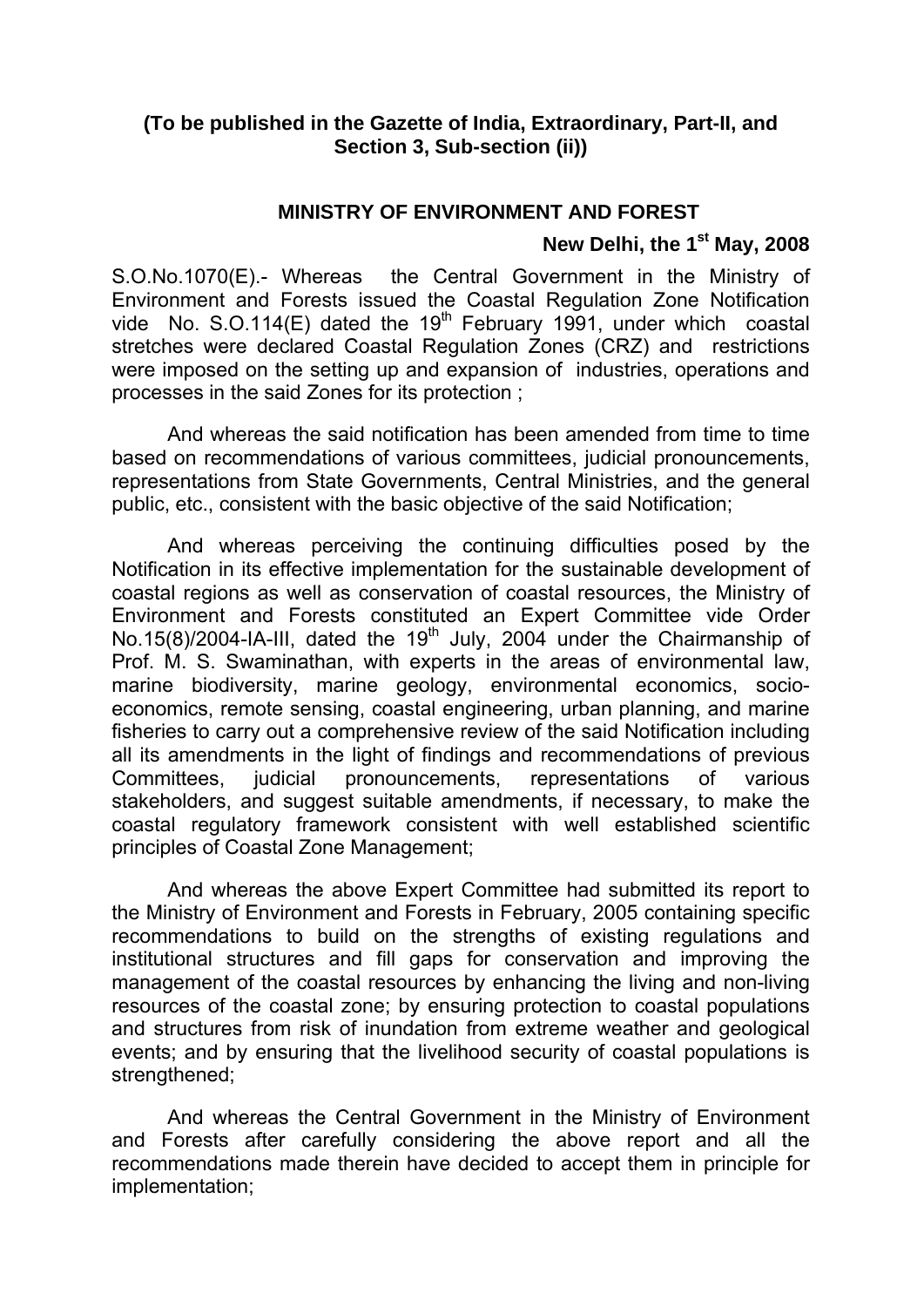And whereas in accordance with the above decision, the Central Government proposes to bring into force a new framework for managing and regulating activities in the coastal and marine areas for conserving and protecting the coastal resources and coastal environment; and for ensuring protection of coastal population and structures from risk of inundation due to natural hazards; and for ensuring that the livelihoods of coastal populations are strengthened; by superseding the said Coastal Regulation Zone, Notification, 1991;

 Now, therefore, in exercise of the powers conferred by sub-section (1) and clause (v) of sub section 2 of section 3 of the Environment (Protection) Act, 1986 (29 of 1986) read with sub-rule (3) of rule 5 of the Environment (Protection) Rules, 1986 and in supersession of the notification published vide  $S.$ O.114(E) dated the 19<sup>th</sup> February, 1991, except as respects things done or omitted to be done before such supersession, the Central Government proposes to issue a notification to be known as the Coastal Management Zone (CMZ) Notification, 2008, for the information of the public likely to be affected thereby and notice is hereby given that the said draft Notification will be taken into consideration by the Central Government on and after the expiry of sixty days from the date of publication of said notification in the Official Gazette.

\* "And whereas, in addition to the above the Central Government has decided to consider the proposal for developing green field airports and to undertake expansion and modernisation of existing airports in the coastal areas, without compromising environmental considerations.".

 Any person interested in making any objections or suggestions on the proposals contained in the draft Notification may do so in writing within the period so specified through post to the Secretary, Ministry of Environment and Forests, Paryavaran Bhawan, CGO Complex, Lodi Road, New Delhi – 110003, or electronically at e-mail address: secy@menf.nic.in

### DRAFT NOTIFICATION

**1.** (i) This notification may be called the Coastal Management Zone Notification, 2008.

 (ii) It shall come into force on the date of its final publication in the Official Gazette.

### **2. Objective.-**

 The Objective of this Notification is protection and sustainable development of the coastal **stretches** and marine environment through sustainable coastal zone management practices based on sound scientific principles taking into account the vulnerability of the coast to natural hazards, sustainable livelihood security for local communities, and conservation of ecologically and culturally significant coastal resources.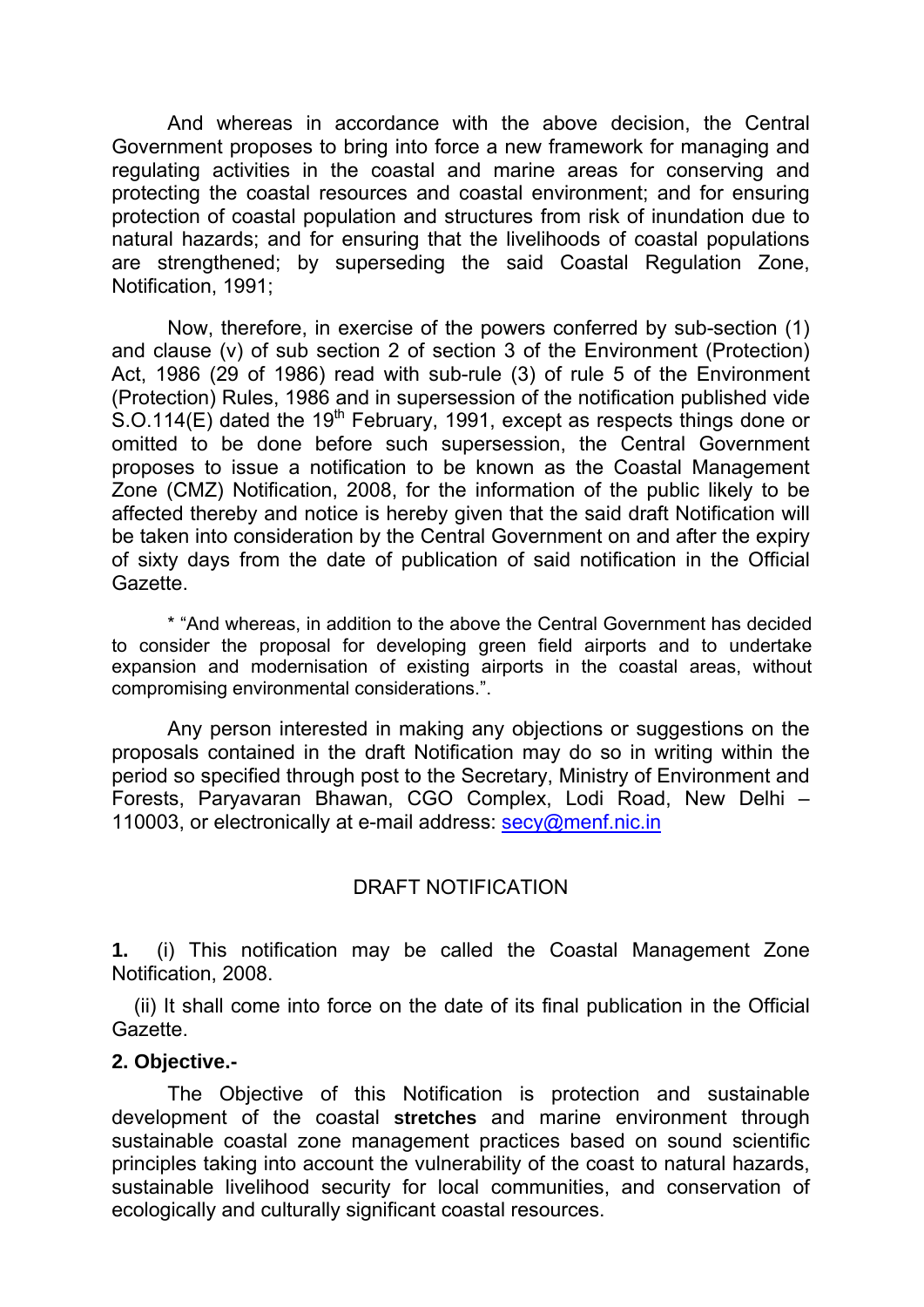**3. Definitions.-** In this Notification, unless the context otherwise requires,-

(a) "*Coastal Zone***"** means the area from the territorial waters limit (12 nautical miles measured from the appropriate baseline) including its sea bed, the adjacent land area along the coast, and inland water bodies influenced by tidal action including its bed, upto the landward boundary of the local self government or local authority abutting the sea coast, provided that in case of ecologically and culturally sensitive areas, the entire biological or physical boundary of the area may be included, as specified under the provisions of Environment Protection Act, 1986;

1. **"***Integrated Coastal Zone Management (ICZM)***"** means a process by which decisions are made for protection of coastal population and infrastructure, protection and conservation of coastal and marine areas and resources and sustainable development;

2. **"***Integrated Coastal Zone Management Plan (ICZMP)***"** is the landuse plan or development plan prepared for implementation of the Integrated Coastal Zone Management;

3. **"***Local Self Government* **or** *Local Authority***"** means a village Panchayat, or a urban local body, or any other body or authority, by what ever name called, for the time being invested by law, for rendering essential services or, with control and management of civic services, within a specified local area abutting the sea coast or inland tidal water having tidal action.

4. **'***Setback* **L***ine'* means a line demarcated along the coast, based on its vulnerability to sea-level rise, flooding and shore line changes as per Guidelines given in this notification in Appendix -I.

5. **"***Ecologically* **Sensitive Areas"** are those areas of the coastal zone that play an important role in maintaining the functional integrity of the coast, including acting as natural barriers to coastal hazards and, or harbouring a diverse biodiversity that provide valuable resources to local communities.

**4. Categorization of the Coastal Zone.-** For the purposes of management and regulation, the coastal zone shall be divided into four categories, namely:-

- 1. Coastal Management Zone I (CMZ -I) shall consist of areas designated as Ecologically Sensitive Areas (ESA), an indicative list is given in Appendix –II.
- (ii) Coastal Management Zone II (CMZ II) shall consist of areas, other than CMZ - I and coastal waters, identified as "Areas of Particular Concern (APC)" such as economically important areas, high population density areas, and culturally and, or strategically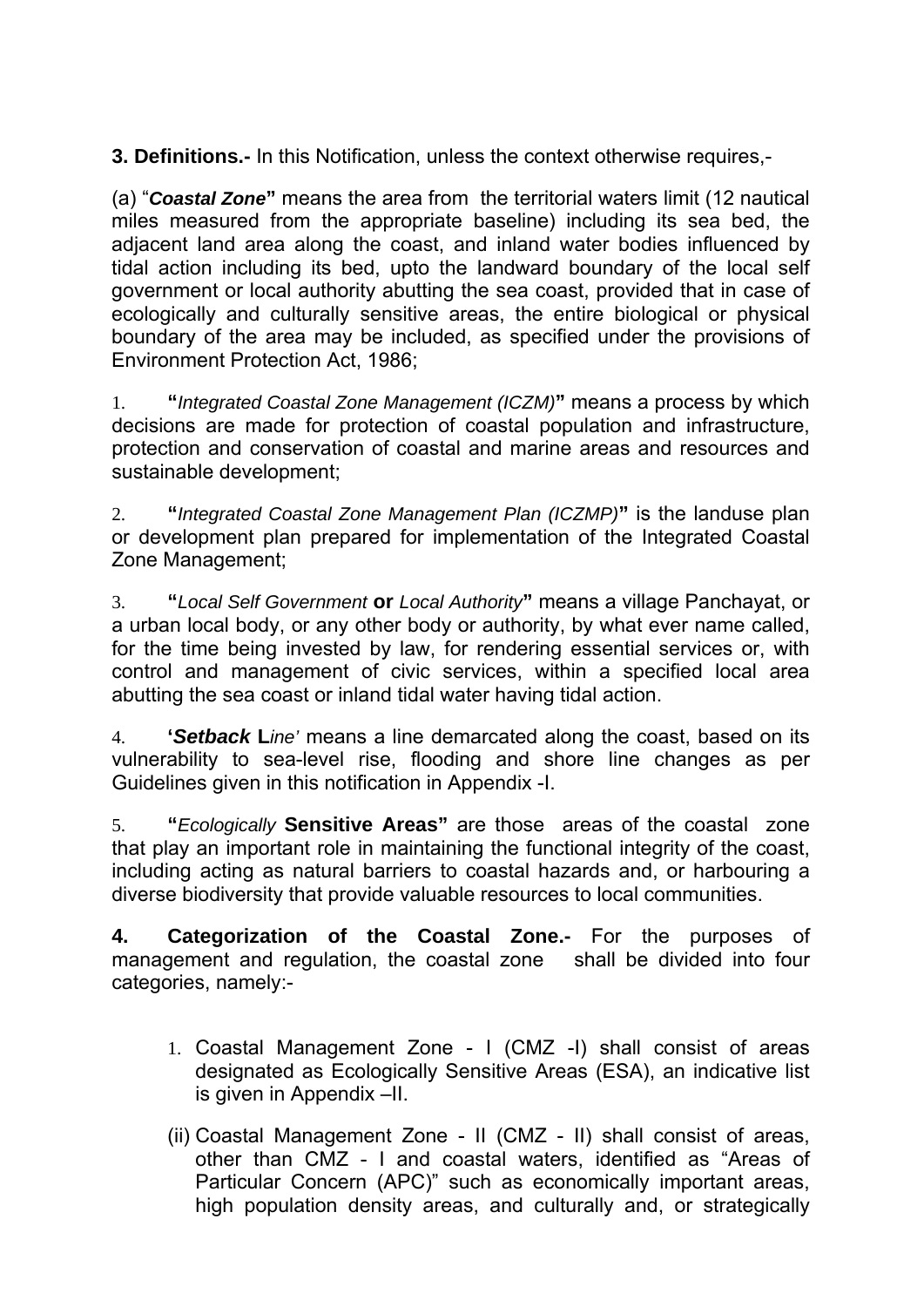important areas. The administrative boundaries of these "Areas of Particular Concern" would be boundaries of CMZ - II**. A** generic list of such areas is given in Appendix –III.

- (iii)Coastal Management Zone -III (CMZ III) shall consist of all other open areas including coastal waters and tidal influenced inland water bodies, that is, all areas excluding those classified as CMZ - I, II and IV.
- (iv) (a) Coastal Management Zone -IV (CMZ IV) shall consist of island territories of Andaman and Nicobar, Lakshadweep, and other offshore islands.
	- 1. In respect of the islands in coastal backwaters areas which are not included in CMZ - I or CMZ - II, such areas may be included in CMZ - IV at the option of the Local Authority; otherwise they would be included in CMZ - III. Once exercised, the option of the Local Authority would not be subject to change.

## **5. (i) National Board for Sustainable Coastal Zone Management.-**

 This Board consisting of not more than thirty two Members shall have the mandate to provide policy advice to the Central Government on matters relating to coastal zone management, but shall not undertake regulatory functions. The composition of the Board shall be as given in Appendix  $-$  IV. The term of the non-official members of the Board shall be three years only.

### **(ii) National and State or UT Coastal Zone Management Authorities**

 The National and State or Union territory Coastal Zone Management Authorities set up under the Environment (Protection) Act, 1986, shall be the Coastal Zone Management Authorities.

6. **Management Methodology.-** The management methodology and approach for the Coastal Management Zone shall be as follows:

1. **Notification of the Setback Line**: The Setback Line, for the entire coast, excluding CMZ-I and CMZ - IV areas, will be notified in one or more stretches at a time in a map on cadastral scale by the Central Government. For this purpose, the Central Government shall issue detailed technical guidelines, based on the approach set forth in Appendix - I. The notification shall be based on the delineation to be carried out by the competent and established scientific institutions specializing in earth surveys and mapping, among a set of such institutions to be notified by the Central Government. Till the Setback Line in respect of area under each local authority as per these technical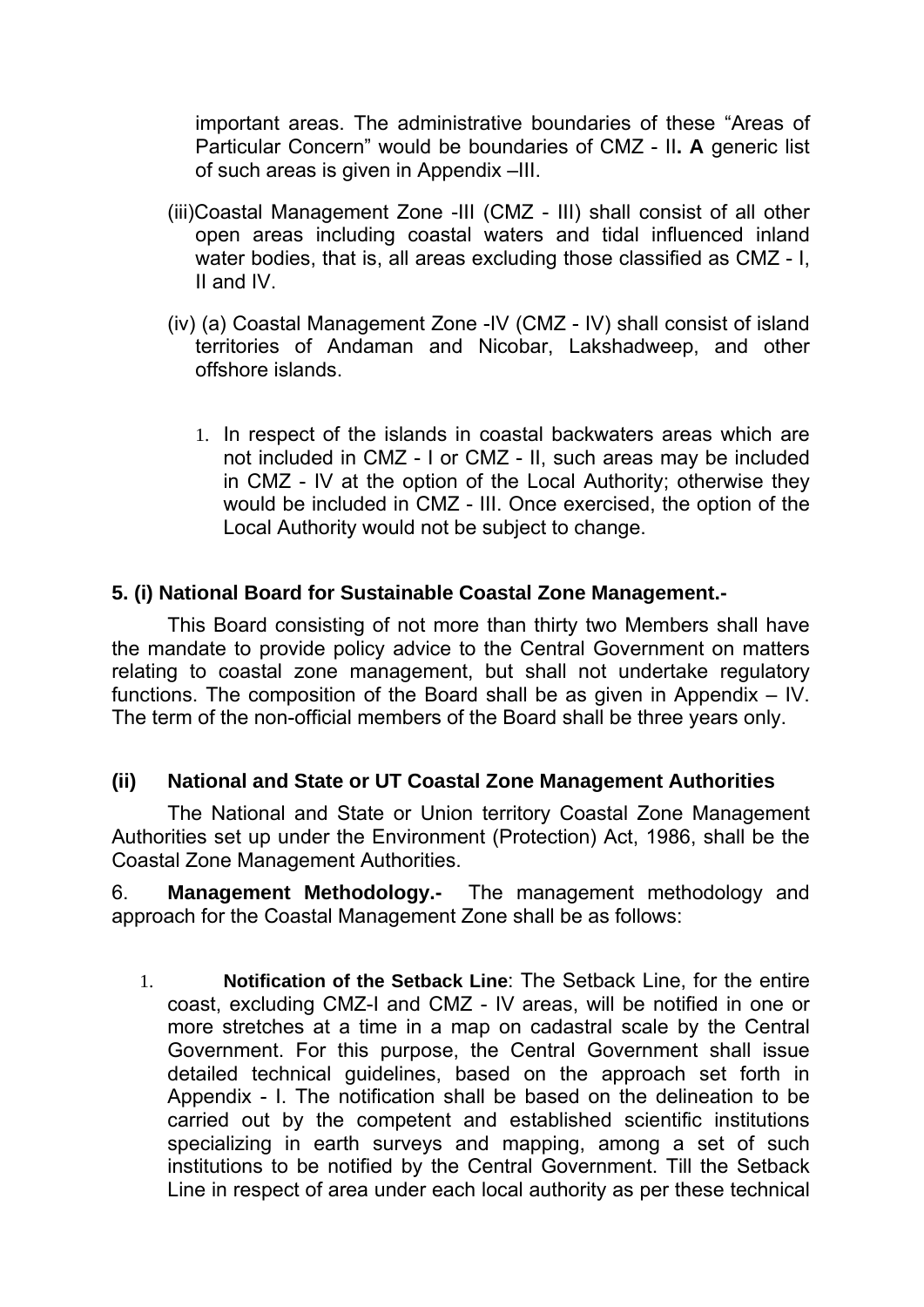guidelines is notified by the Central Government the provisions of the Coastal Regulation Zone Notification, 1991 shall prevail.

**(ii) Coastal Management Zone - I :** The ecologically sensitive areas as per generic list given in Appendix - II shall be identified **within the coastal zone** by the Central Government jointly with the concerned State Government or Union territory Administration, with the technical assistance provided by the National Institute for Sustainable Coastal Zone Management or one or more competent and established scientific research institutions specializing in coastal resources management, and notified by the Central Government. All activities in CMZ - I areas shall be regulated by the State or Union territory Coastal Zone Management Authority concerned on the basis of an Integrated Coastal Zone Management Plan (ICZMP) to be prepared by the concerned State or Union territory Administration with the help of National Institute of Sustainable Coastal Zone Management or one or more competent and established scientific research institutions specializing in coastal resources management, and notified by the Central Government and notified under Environment (Protection) Act, 1986. The Integrated Coastal Zone Management Plans prepared for CMZ-I areas would be endorsed by the Central Government. The ICZMPs prepared shall ensure proper protection and conservation of all ecological entities within the notified ecologically sensitive areas keeping in view the safety and livelihood needs of the local communities and essential development. There shall be no restriction in the fishing and fisheries related activities of local communities living in the area. The implementation of the ICZMPs by the State Government or Union territory Administration shall be monitored by the concerned State or Union territory Coastal Zone Management Authority and by the National Coastal Zone Management Authority.

*\** Provided that the projects pertaining to the development of green field airports and expansion and modernisation of existing airports shall be undertaken on case to case basis based on detailed scientific study incorporating adequate environmental safeguard measures required for neutralising damage to the coastal environment.".

**(iii) Coastal Management Zone – II:** In the administrative boundaries of areas of the Coastal Municipalities or Corporation and coastal Panchayat with population density of more than 400 persons per sq. km, activities shall be regulated based on an Integrated Coastal Zone Management Plan approved by the Central Government. The activities proposed on the seaward side of the setback line in the above administrative boundaries shall be regulated to ensure that no further development takes place other than foreshore requiring facilities and basic infrastructure.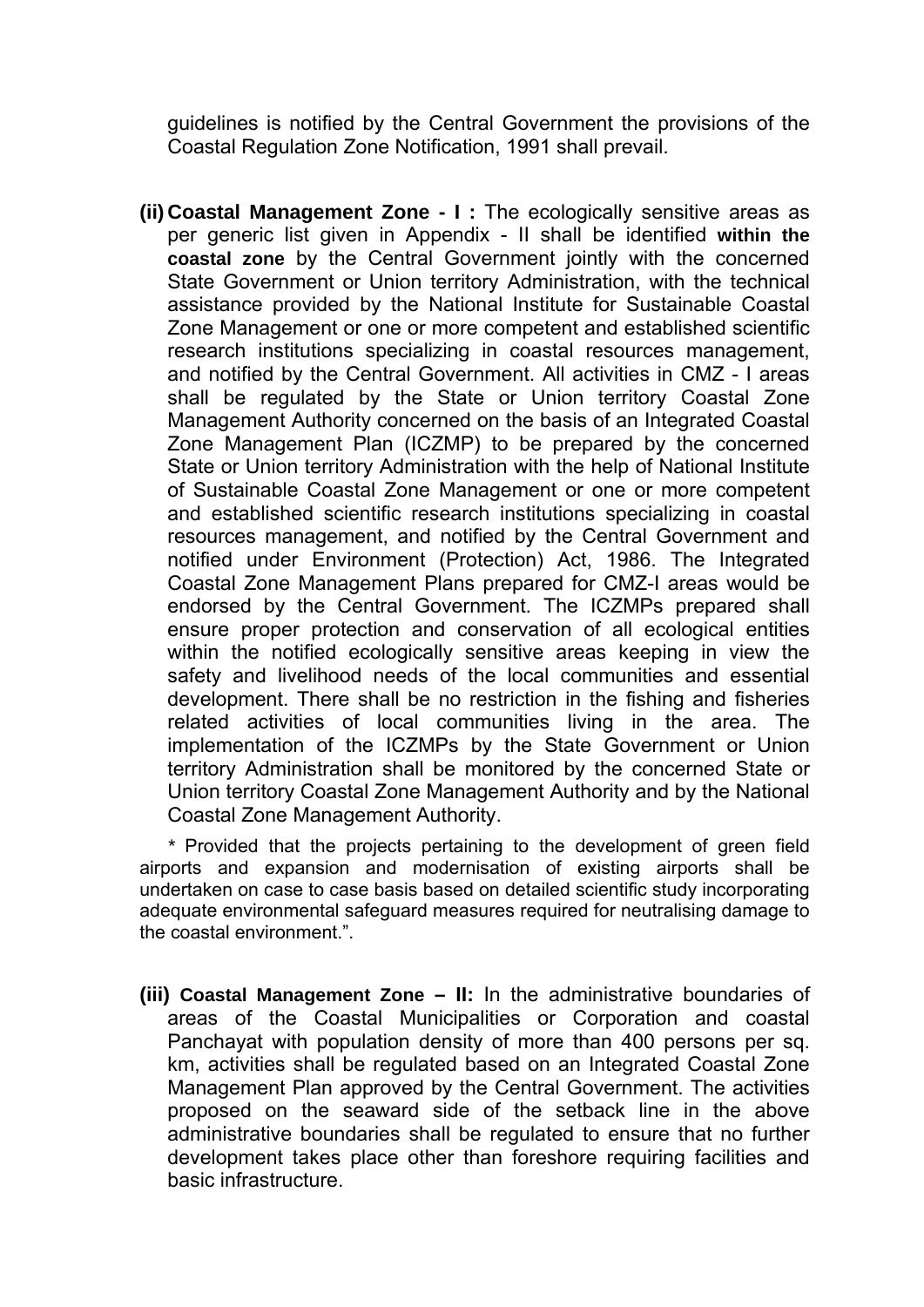The development on the landward side of the setback line shall be as per the local town and country planning rules as existed on the day of this notification. The Integrated Coastal Zone Management Plan prepared for the above areas shall take into account the guidelines laid down in Appendix-V.

 With regard to economically and culturally important areas as identified by the concerned State or Union territory Governments, the activities shall be regulated as per Integrated Coastal Zone Management Plan prepared. The Integrated Coastal Zone Management Plan will be implemented by the concerned State or Union territory Governments after the plans are approved by the Central Government.

 With regard to strategically important areas, the Ministry of Defence would prepare an Integrated Coastal Zone Management Plan and submit to the Ministry of Environment and Forests. Such plans would be accorded clearance by a Special Committee constituted by the Central Government.

**(iii) Coastal Management Zone - III :** The activities that may be permitted or prohibited on the seaward side of the setback line and agencies responsible are given in Appendix-VI. The existing dwelling units and other infrastructure existing on the seaward side of the setback line shall not be disturbed/relocated. No activities relating to fishing by traditional communities shall be disturbed.

**(iv) Coastal Management Zone – IV:** All activities shall conform to the approved Integrated Coastal Zone Management Plans, which shall be determined in each case by the concerned State or Union territory Coastal Zone Management Authority. While, preparing the Integrated Coastal Zone Management Plans it shall be ensured that no developments are permitted in the corals, mangroves, breeding and spawning of endangered species other than those minimum essential activities required for local communities.

### **7. Operation of the Coastal Regulation Zone Notification 1991.-**

The Coastal Regulation Zone Notification, 1991 shall cease to operate within:

- (a) CMZ I area, from the date of Notification of the concerned Integrated Coastal Zone Management Plan.
- (b) CMZ II area, from the date of Notification of the Setback Line and approval of Integrated Coastal Zone Management Plan.
- (c) CMZ III area, from the date of Notification of the Setback Line.
- (d) CMZ IV area, from the date of Notification of the concerned ICZMP.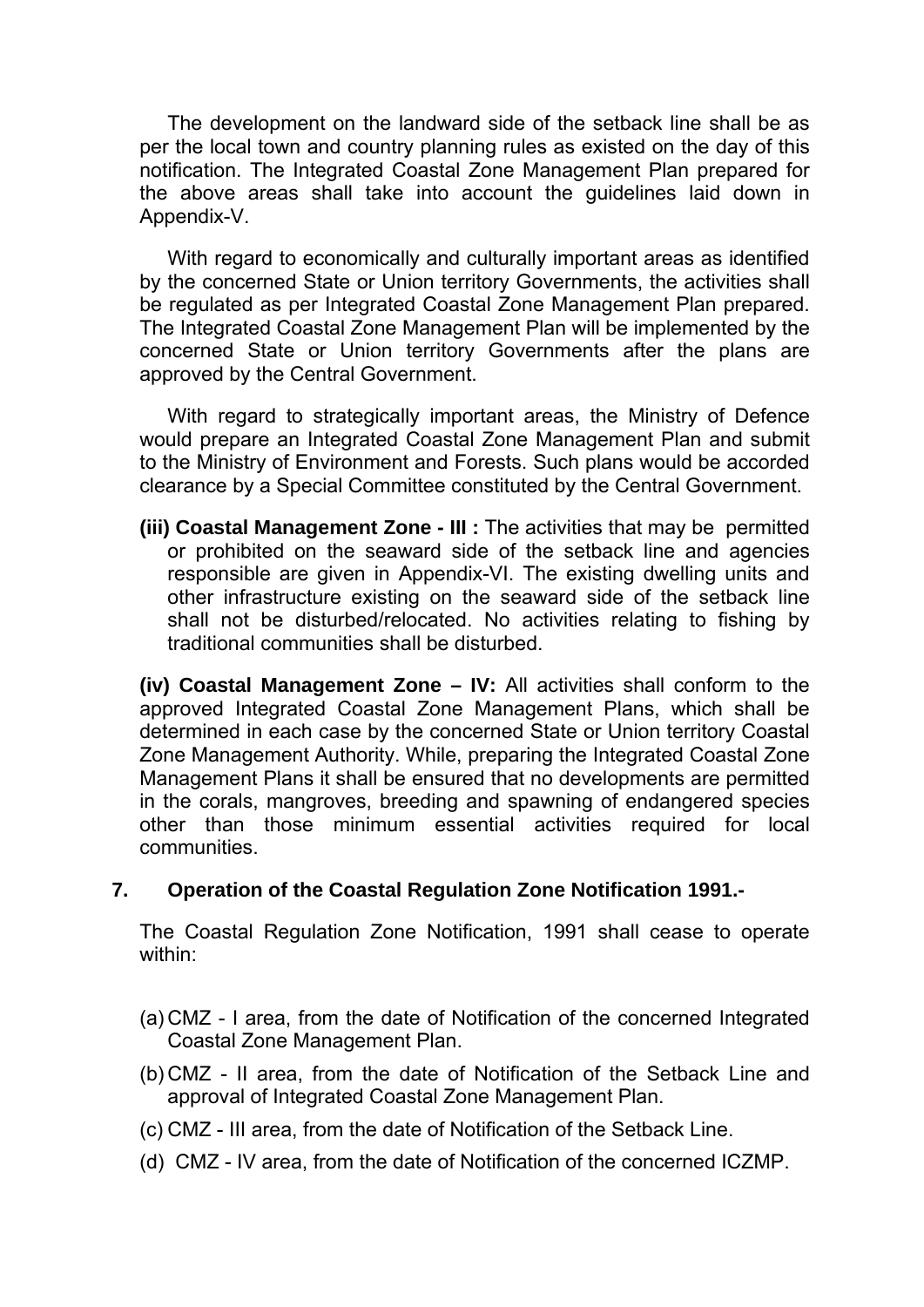### **Appendix-I**

### **SETBACK LINE**

The Setback Lines in the **coastal** management zones categorised as CMZ – I, II and III will be based on vulnerability of the coast to natural and manmade hazards. This procedure is followed in many countries where the coast has been mapped for vulnerability to coastal hazards.

For the purpose of mapping the vulnerability of the coast four parameters are taken into account: elevation, geomorphology, sea level trends, and horizontal shoreline displacement (erosion or accretion). A brief on each of the parameters which are to be considered for drawing up the Setback Line are given below:

- (i) **Elevation:** The elevation data shall be obtained from the available coastal toposheets and satellite data surveys with contour intervals of 0.5 and 1meter.
- (ii) **Geomorphology**: The land forms will be identified on the maps based on the available toposheet and remote sensing data. Bathymetry to be derived from naval Hydrographic Charts on location specific surveys
- (**iii) Sea level trends**: The sea level trend data shall be based on the reports of the United Nations Inter-Governmental Panel on Climate Change (IPCC).
- (iv) **Horizontal shoreline displacement**: The erosion or accretion data of horizontal shoreline displacement shall be obtained from long term information derived from Survey of India Topographic maps (1967) and the latest satellite data. Horizontal shoreline displacement shall be estimated (median estimate) over the next 100 years.

 Further detailed Technical Guidelines for delineation of the Setback Line may be provided by the Central Government in the Ministry of Environment and Forests.

 The setback line shall be demarcated based on the above parameters using the guidelines as approved by the Ministry for CMZ-II and III areas on cadastral scale by NISCM or any other agency authorised by the Ministry within a period of two years from the date of issue of this notification.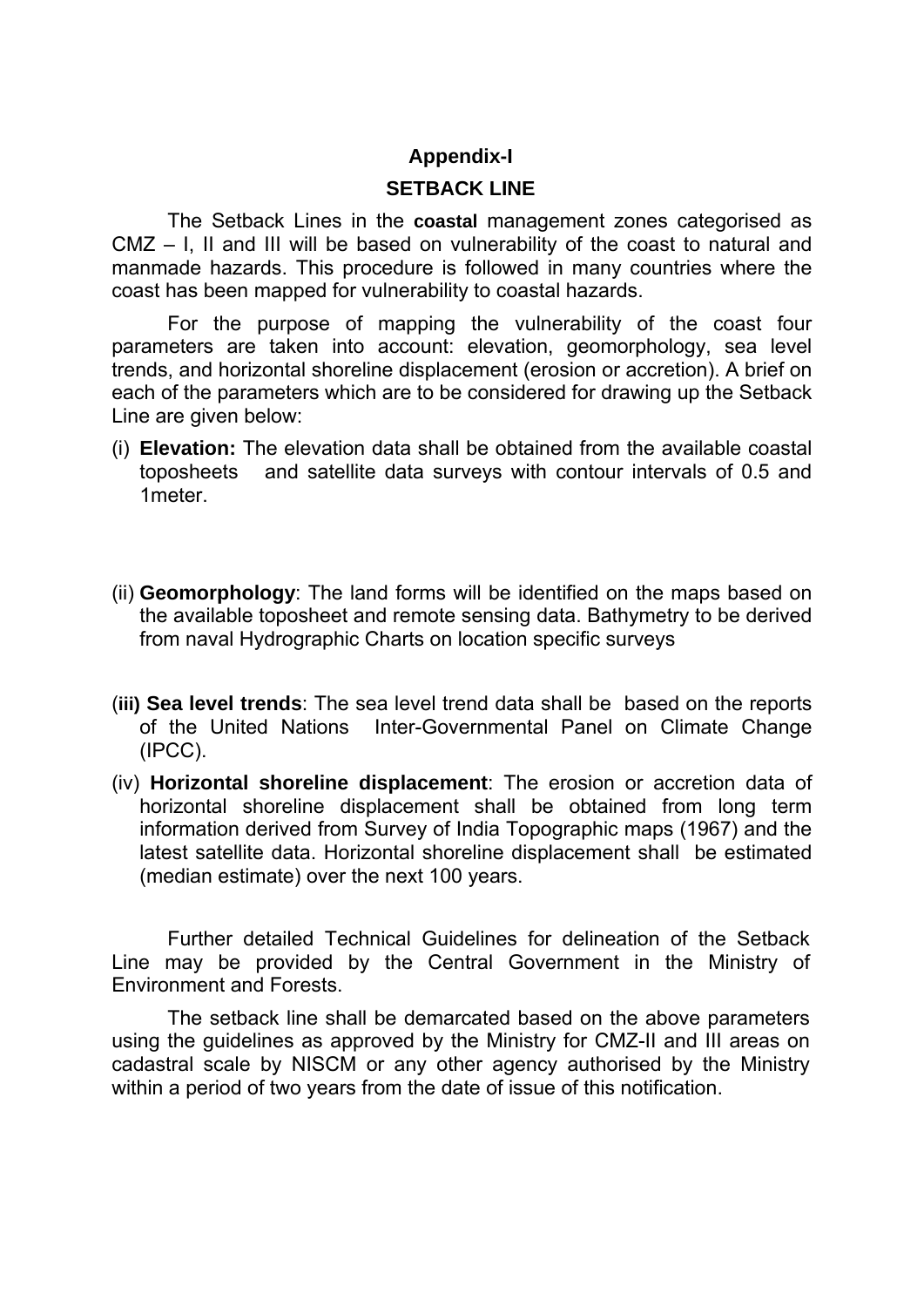# **Appendix-II**

# **CMZ - I: INDICATIVE LIST OF ECOLOGICALLY SENSITIVE AREAS (ESA)**

- 1. Mangroves
- 2. Coral reefs
- 3. Sand Beaches and Sand Dunes
- 4. Mudflats
- 5. Marine wildlife protected areas under the Wildlife (Protection) Act, 1972
- 6. Coastal freshwater bodies such as creeks, lakes etc
- 7. Salt Marshes
- 8. Turtle nesting grounds
- 9. Horse shoe crabs habitats
- 10. Sea grass beds
- 11. Sea weed beds
- 12. Nesting grounds of birds

# **Appendix- III**

## **CMZ - II: THE INDICATIVE LIST OF AREAS OF PARTICULAR CONCERN**

- 1. Coastal Municipalities/Corporations (the entire notified area)
- 2. Coastal Panchayats with population density more than 400 persons per sq km (the entire notified area) as per the latest Census of India.
- 3. Ports and Harbours
- 4. Notified Tourism Areas
- 5. Mining sites
- 6. Notified Industrial Estates
- 7. Foreshore facilities for Special Economic Zones
- 8. Heritage areas
- 9. Notified Archaeological sites under the Protected Monuments Act.
- 10. Defence areas/installations
- 11. Power Plants
- 12. *\**Green field airports and expansion and modernization of existing airports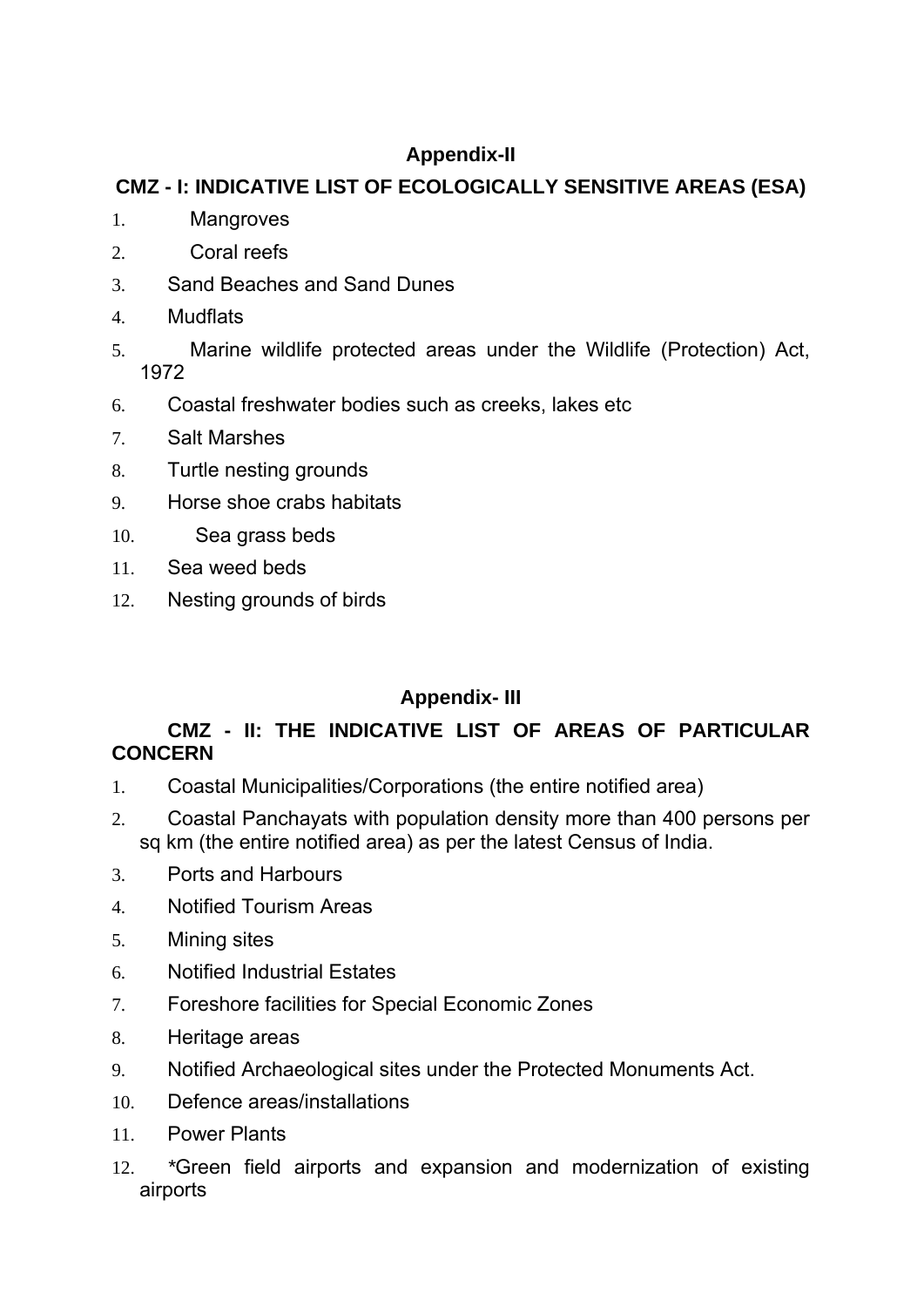# **Appendix-IV**

## **COMPOSTION OF NATIONAL BOARD FOR SUSTAINABLE COASTAL ZONE MANAGEMENT**

| 1. Union Minister for Environment and Forests<br>Chair                |                         |   |
|-----------------------------------------------------------------------|-------------------------|---|
| 2. Union Minister in-charge of Ministry of Earth Sciences<br>Co-Chair |                         |   |
| 3. Secretary, Ministry of Environment and Forests                     |                         |   |
|                                                                       | <b>Member Secretary</b> |   |
| 4. Experts (by name) in:                                              |                         |   |
| Coastal ecosystems                                                    |                         |   |
| Marine biology                                                        |                         | 1 |
| Maritime law                                                          |                         | 1 |
| Meteorology                                                           |                         | 1 |
| <b>Disaster Management</b>                                            |                         | 1 |
| <b>Environmental Economics</b>                                        |                         |   |
| 4. Representative of the National Commission for Women                |                         |   |
| 5. Representative of the Ministry of Defence                          |                         |   |
| 6. Representative from Indian Space Research Organization             |                         | 1 |
| 7. Representative of the Ministry of Urban Development                |                         | 1 |
| 8. Representative of the Ministry of Panchayati Raj                   |                         |   |
| 9. Representatives of community based organizations of                |                         |   |
| the mainland coastal population                                       |                         | 3 |
| 10.                                                                   |                         |   |
| Representatives from fishers (1 male and 1 woman)<br>2                |                         |   |
| 11. Representatives from aquaculture, tourism,                        |                         |   |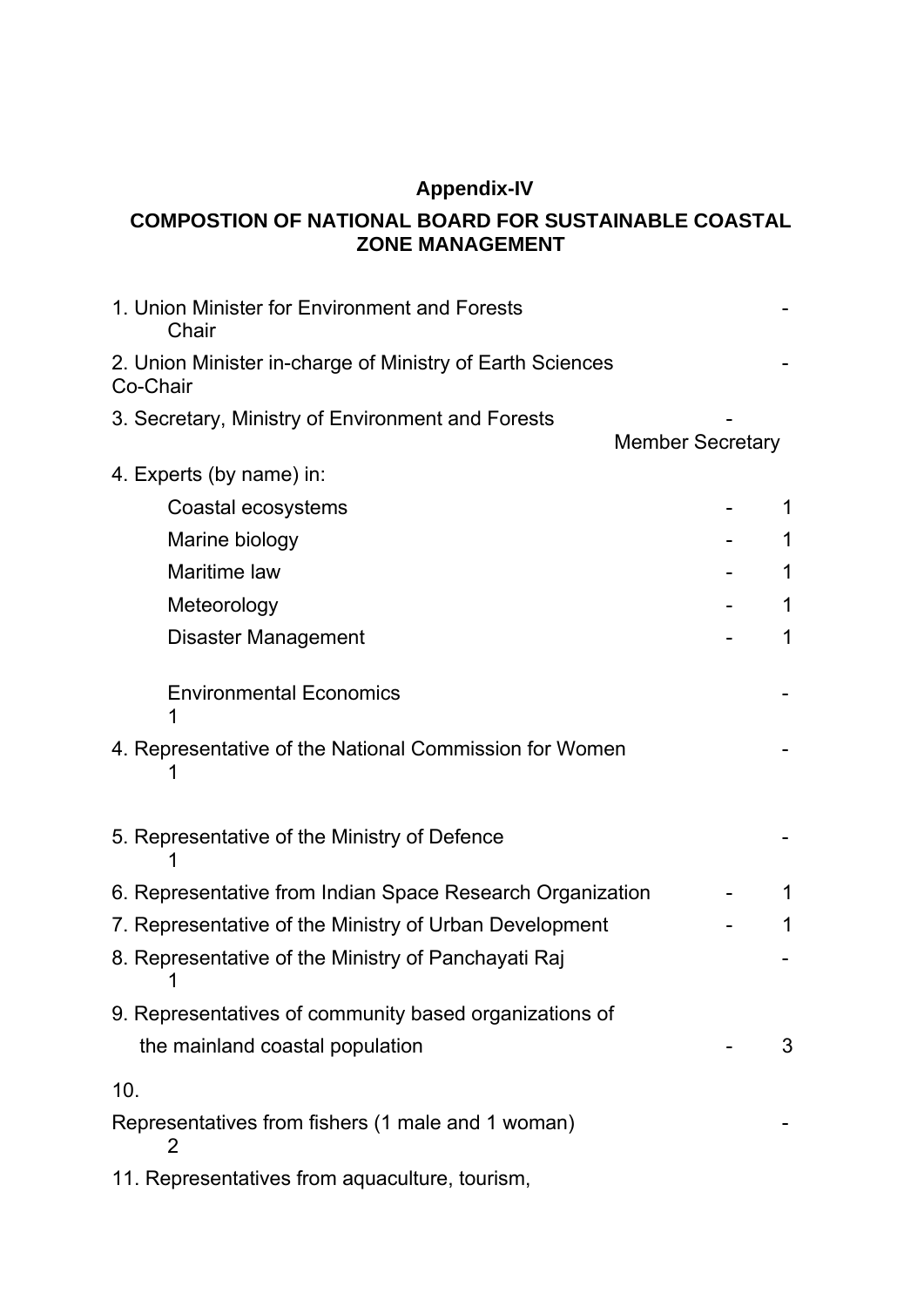| industries, mining, ports, sectors                                    |  |
|-----------------------------------------------------------------------|--|
| 12. Representatives of coastal Rural District Panchayats              |  |
| 13. Representatives of coastal Urban Local Authorities                |  |
| 14. Representatives of Andaman and Nicobar and<br>Lakshadweep Islands |  |

## **Appendix-V**

## **GUIDELINES FOR PREPARATION OF INTEGRATED MANAGEMENT PLAN FOR CMZ II AREAS**

- 1. The entire notified Corporation, Municipality, Panchayat, revenue area, shall be the outer boundary of the APC.
- 2. ICZMPs shall be prepared for these areas indicating all present and future developments, conservation and preservation schemes.
- 3. The ICZMP shall address vulnerability to human life and property based on setback lines prepared by Ministry of Environment and Forests.
- 4. No constructions shall be permitted on the seaward side of any existing (as on 2008) approved building or a tarred or surfaced road in the area.
- 5. All the existing roads including the internal roads shall be strengthened, as these roads shall serve for the purpose of livelihood, communication, relief and evacuation measures particularly for fisher communities.
- 6. Adequate cyclone shelters shall be constructed taking into account the population of the area.
- $7.$  The new schools, market areas and other public facilities where large number of public congregate shall be located beyond the vulnerable area.
- 8. Along the seaward side sufficient bio shield with local vegetation, trees including mangroves shall be planted
- 9. The beaches shall be left free of any development.
- 10. Appropriate coastal protection structures be constructed where ever required on a scientific basis
- 11. New houses and settlements shall be planned on landward of the setback line.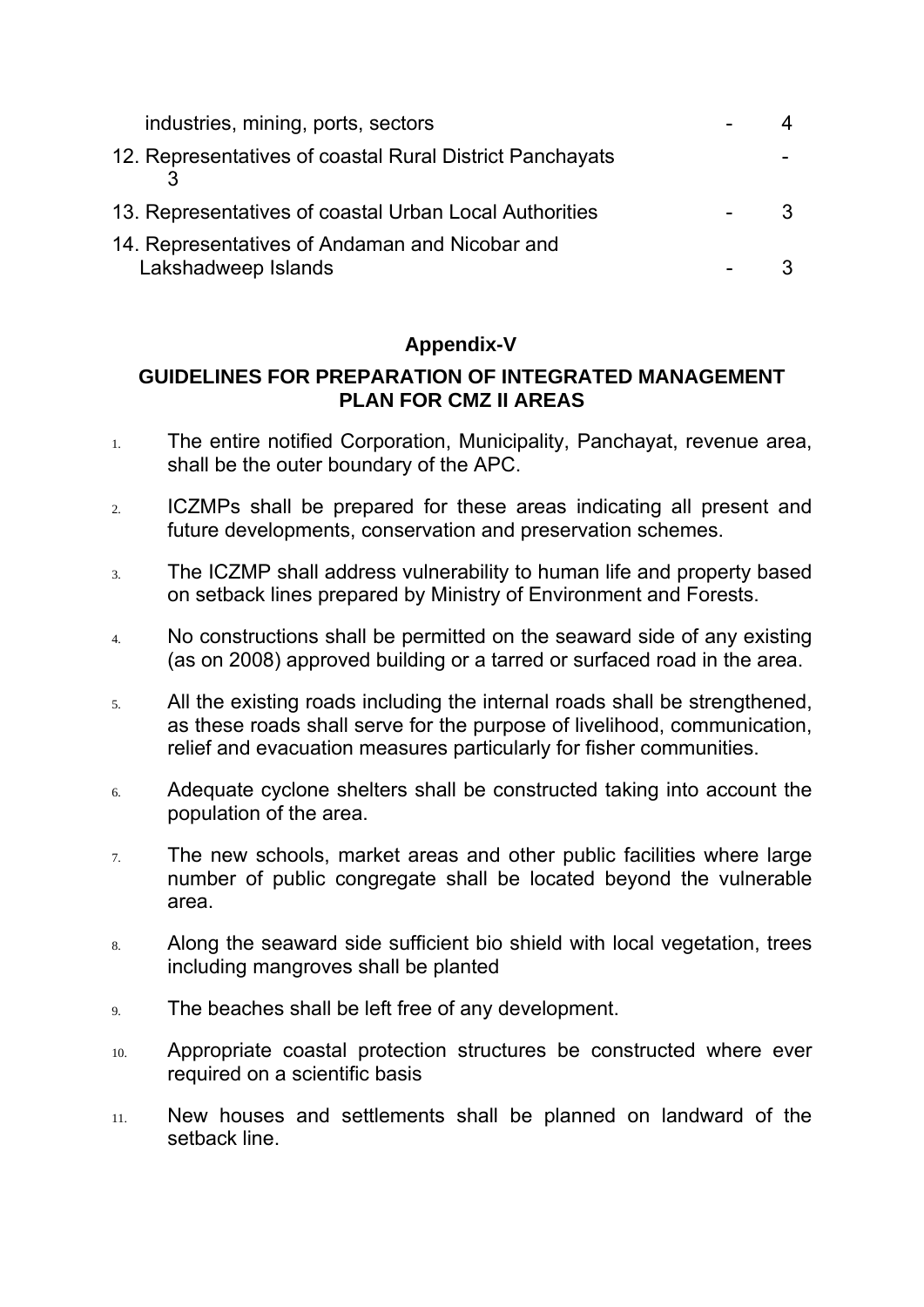- 12. Sand dunes, being natural speed breakers in the event of hazards, shall be maintained or regenerated by planting shrubs or through appropriate measures.
- 13. All the areas notified by the Ministry of Environment and Forests as CMZ I shall be clearly demarcated in the plan for their conservation.
- 14. The ICZMPs shall be approved by the proposed NISCM of the Ministry or any other authorized authorities as approved by the Ministry.
- 15. There shall be no regulation with regard to fishing and fishery related activities.
- 16. The enforcement and monitoring will be the responsibility of the concerned State or Union territory Coastal Zone Management Authorities.

### **Appendix –VI**

### **CMZ III: PERMISSIBLE DEVELOPMENTAL ACTIVITIES ON THE SEAWARD SIDE OF THE SETBACK LINE**

### 1. **Activities, which are permitted by the local or concerned authorities without CMZ clearance**

- 1. Boating, shipping and navigation.
- 2. Fisheries including traditional fish processing, ice plants and ice crushing facilities.
- 3. Mariculture including hatcheries and traditional aquaculture.
- 4. Agriculture and horticulture.
- 5. Public toilets and rain or cyclone shelters.
- 6. Repair of existing buildings or infrastructure including reconstruction activities.

### **(ii) Activities to be permitted with the approval of State or Union territory Coastal Zone Management Authority**

- 1. Construction of boat jetties and fishing harbours to be approved with Environmental Impact Assessment.
- 2. Saltpans-making salt by solar evaporation of seawater.
- 3. Temporary construction for tourism facilities.
- 4. Water sports and recreation facilities.
- 5. Discharge facilities of treated effluents compiling with the norms.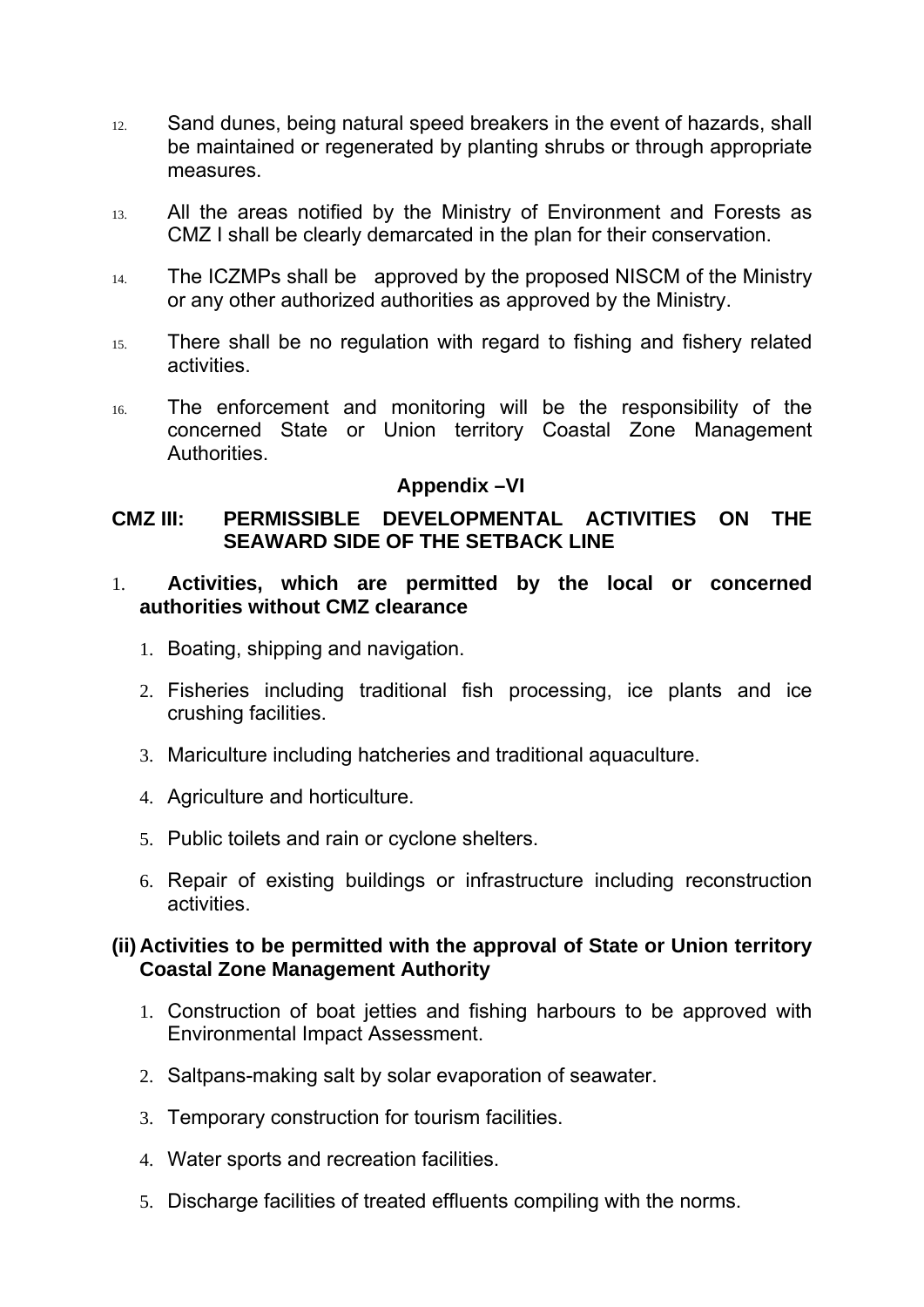- 6. Forest related activities.
- 7. Boat building including repair and re-fuelling facilities.

**(iii) Activities that can be permitted with Environmental Impact Assessment and Environmental Management Plan to be approved by Ministry of Environment and Forests.**

- 1. Integrated port, harbour, jetties and moored facilities.
- 2. Dredging and disposal of dredged materials.
- 3. Reclamation within port limits and for coastal protection.
- 4. Coastal Protection measures including mangroves and other bioshields.
- 5. Bridges and sea links and approaches and reclamation therefor.
- 6. Bunding for the purpose of preventing coastal erosion, salinity ingress, maintenance of waterways.
- 7. Hydrocarbon exploration and extraction.
- 8. Mining of placer minerals and offshore mining.
- 9. Constructions of communication, power supply, lighthouses and water supply.
- 10. Pipelines for transfer of petroleum or chemicals, storage facilities for storage of petroleum or chemical products and regasification facilities.
- 11. Defence related projects.
- 12. Shipbuilding yards.
- (m)Ship-breaking in existing locations.
- (n)Non conventional energy including windmills.
- (o)Any other activity which requires foreshore facilities.

\*(p) Green field airports and expansion and modernization of existing airports

## **(iv) All other activities not listed above are prohibited.**

{F. No. 11-83/2005-IA.III} (Dr. Nalini Bhat) Scientist 'G'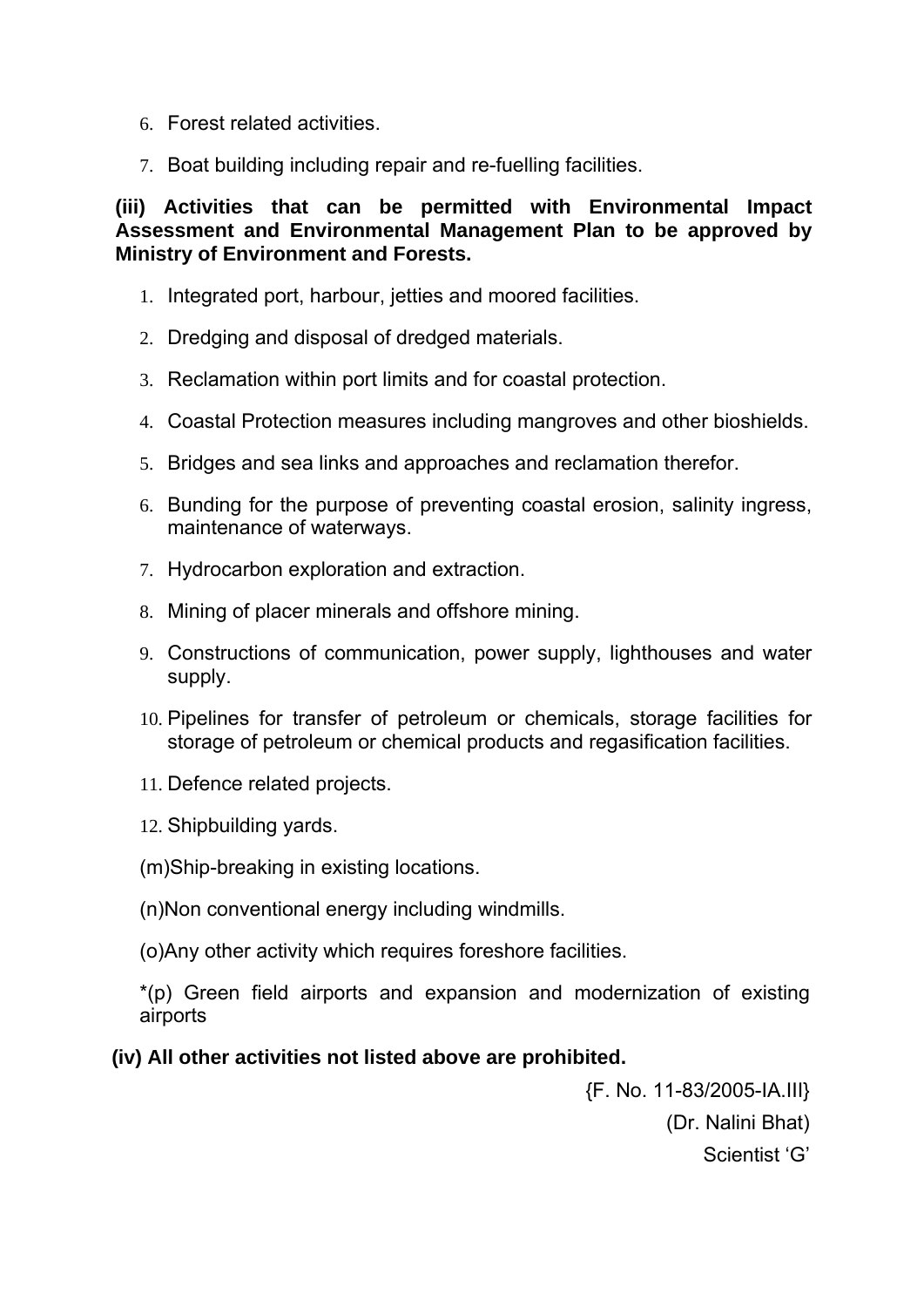Note:-  $*$  Amendment issued vide S.O.1120(E), dated 9<sup>th</sup> May, 2008 to the principal Draft Notification published in the Gazette of India vide S.O.1070(E), dated 1<sup>st</sup> May, 2008.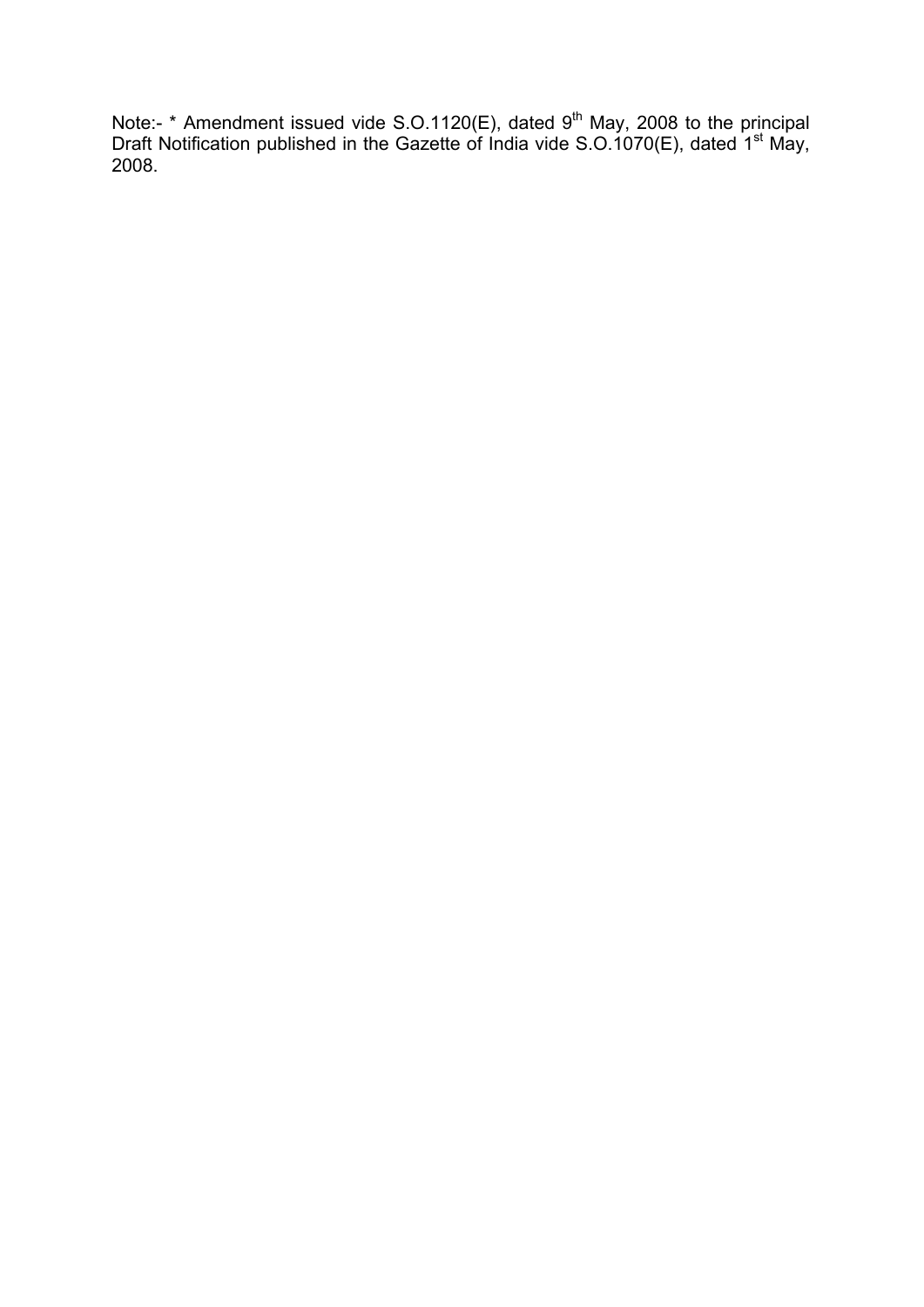### **[To be published in the Gazette of India, Extraordinary, Part-II, Section 3, Sub-section (ii)]**

### **MINISTRY OF ENVIRONMENT AND FORES**

New Delhi, the  $9<sup>th</sup>$  May, 2008.

#### **NOTIFICATION**

S.O.1120 (E).―Whereas a draft of the notification of the Government of India in the Ministry of Environment and Forests number S.O. 1070(E), dated the 1<sup>st</sup> May, 2008 under sub-section (1) and clause (v) of sub-section (2) of section 3 of the Environment (Protection) Act, 1986 (29 of 1986) read with sub-rule (3) of rule 5 of the Environment (Protection) Rules,1986, titled as the Coastal Management Zone (CMZ) Notification, 2008 (hereinafter referred to as the said notification), inviting objections and suggestions from all persons likely to be affected thereby within a period of sixty days from the date on which copies of the Gazette in which that notification was made available to the public was published in the Gazette of India, Part II, Section 3, Sub-Section (ii) on the 1<sup>st</sup> May, 2008;

And Whereas the Central Government has decided to consider the request for developing green field airports and other incidental matters relating thereto;

Now, therefore, in exercise of the powers conferred by sub-section (1) and clause (v) of sub-section (2) of section 3 of the Environment (Protection) Act, 1986 (29 of 1986) read with sub-rule (3) of rule 5 of the Environment (Protection) Rules,1986, the Central Government hereby makes the following amendments in the said draft notification, namely:―

#### **AMENDMENTS**

1. In the said notification, in the preamble, after paragraph 7, the following paragraph shall be inserted:

"And whereas, in addition to the above the Central Government has decided to consider the proposal for developing green field airports and to undertake expansion and modernisation of existing airports in the coastal areas, without compromising environmental considerations.".

2. In the said notification, in paragraph 6, in sub-paragraph (ii) relating to Coastal Management Zone, the following proviso shall be inserted at the end, namely;—

"Provided that the projects pertaining to the development of green field airports and expansion and modernisation of existing airports shall be undertaken on case to case basis based on detailed scientific study incorporating adequate environmental safeguard measures required for neutralising damage to the coastal environment.".

3. In the said notification, in Appendix-III, after item (k), the following item shall be inserted, namely:―

"l) Green field airports and expansion and modernisation of existing airports.".